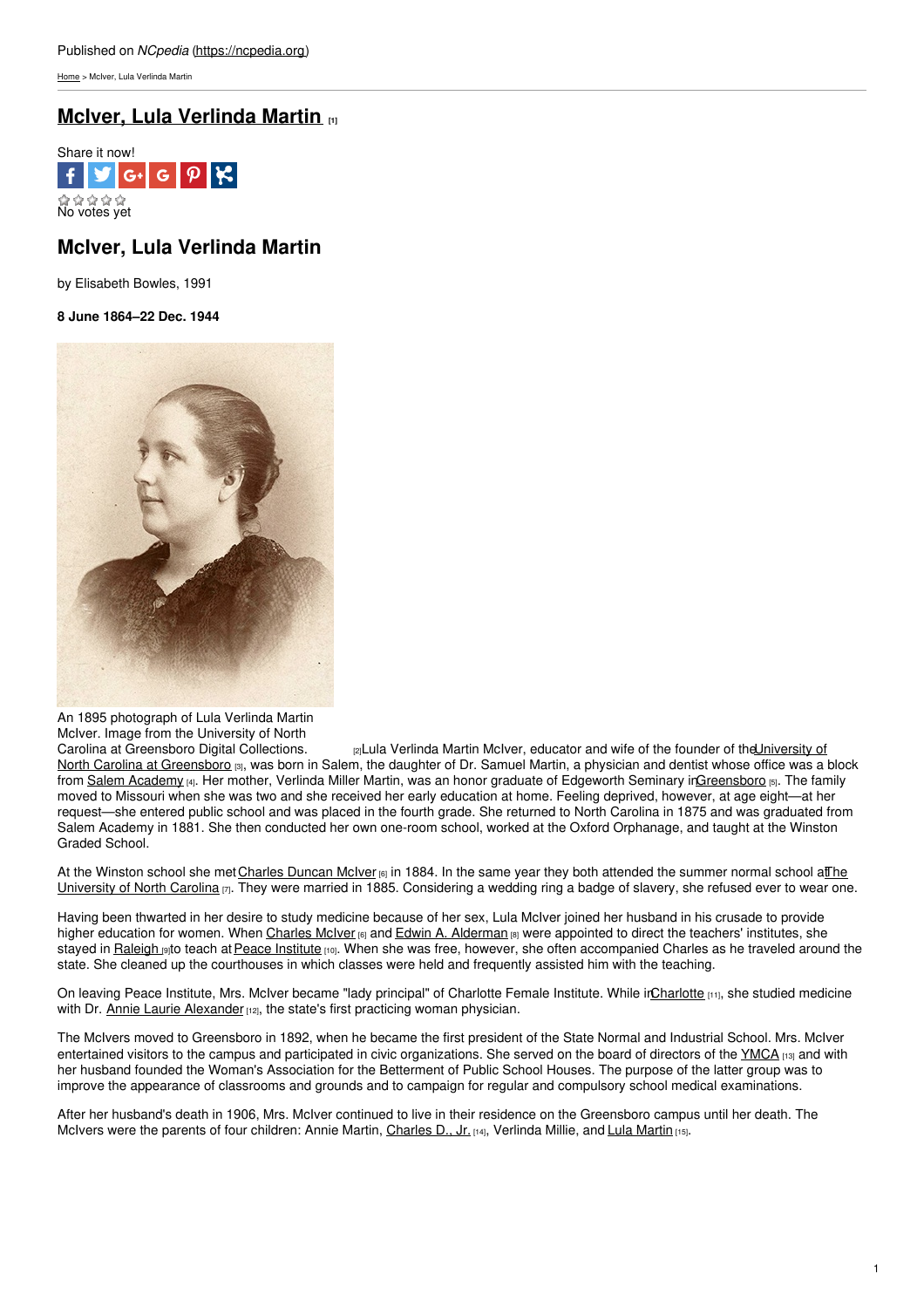

**A photograph of Lula Verlinda Martin McIver, circa 1921. Image from**

**[Archive.org.](https://archive.org/stream/pineneedlesseria00nort#page/6/mode/2up) [16]References:**

Elisabeth A. Bowles, *A Good Beginning* (1967).

Rose Howell Holder, *McIver of North Carolina* (1957).

Charles Duncan McIver Papers (Archives, University of North Carolina at Greensboro).

### **Additional Resources:**

Charles Duncan McIver Records, Collection: UA2.1. University Archives. University of North Carolina at Greensboro Digital Collections. [http://libcdm1.uncg.edu/cdm/search/collection/ui/field/source/searchterm/UA2.1%20Charles%20Duncan%20McIver%20Records/mode/exact](http://libcdm1.uncg.edu/cdm/search/collection/ui/field/source/searchterm/UA2.1 Charles Duncan McIver Records/mode/exact)  $117$  (accessed June 13, 2013).

"McIver Family." Photograph. Martha Blakeney Hodges Special Collections and University Archives, University of North Carolina at Greensboro. <http://libcdm1.uncg.edu/cdm/ref/collection/ui/id/6404> [18] (accessed June 13, 2013).

Lathrop, Virginia Terrell. 1940. *Mrs. Charles Duncan McIver : [Founder's](http://search.lib.unc.edu/search?R=UNCb6050028) Day, 1940.*[19] Greensboro, N.C.: North Carolina College for Women.

### **Image Credits:**

Alderman Studio. "Lula Martin McIver." Photograph. Greensboro, N.C. 1895. Martha Blakeney Hodges Special Collections and University Archives, University of North Carolina at Greensboro. <http://libcdm1.uncg.edu/cdm/ref/collection/ui/id/6407> [2] (accessed June 13, 2013).

"Mrs. Chas. D. McIver." Photograph.*Pine needles [serial].* Greensboro, N.C.: Senior Class, North Carolina College for Women. 1920. 6. <https://archive.org/stream/pineneedlesseria00nort#page/6/mode/2up> [16] (accessed June 13, 2013).

**Subjects:** [Biographies](https://ncpedia.org/category/subjects/biography-term) [20] [Educators](https://ncpedia.org/category/subjects/educators) [21] [Women](https://ncpedia.org/category/subjects/women) [22] **Authors:** Bowles, [Elisabeth](https://ncpedia.org/category/authors/bowles-elisabeth) A. [23] **Origin - location:** [Winston-Salem](https://ncpedia.org/category/origin-location/piedmon-20) [24] [Greensboro](https://ncpedia.org/category/origin-location/piedmon-21) [25] **William Peace [University](https://ncpedia.org/category/origin-location/piedmon-52) [26] From:** Dictionary of North Carolina [Biography,](https://ncpedia.org/category/entry-source/dictionary-no) University of North Carolina Press.[27]

1 January 1991 | Bowles, Elisabeth A.

**Source URL:** https://ncpedia.org/biography/mciver-lula-verlinda

#### **Links**

- [1] https://ncpedia.org/biography/mciver-lula-verlinda
- [2] http://libcdm1.uncg.edu/cdm/ref/collection/ui/id/6407
- [3] https://ncpedia.org/university-north-carolina-greensbor
- [4] https://ncpedia.org/salem-academy-and-salem-college
- [5] https://ncpedia.org/greensboro
- [6] https://ncpedia.org/biography/mciver-charles-duncan
- [7] https://ncpedia.org/university-north-carolina-chapel-hi [8] https://ncpedia.org/biography/alderman-edwin-anderson
- [9] https://ncpedia.org/raleigh
- [10] https://ncpedia.org/peace-college
- [11] https://ncpedia.org/charlotte
- [12] https://ncpedia.org/biography/alexander-annie
- [13] https://ncpedia.org/ymca-and-ywca
- [14] http://www.carolinaalumnireview.com/carolinaalumnireview/194806?pg=22#pg22